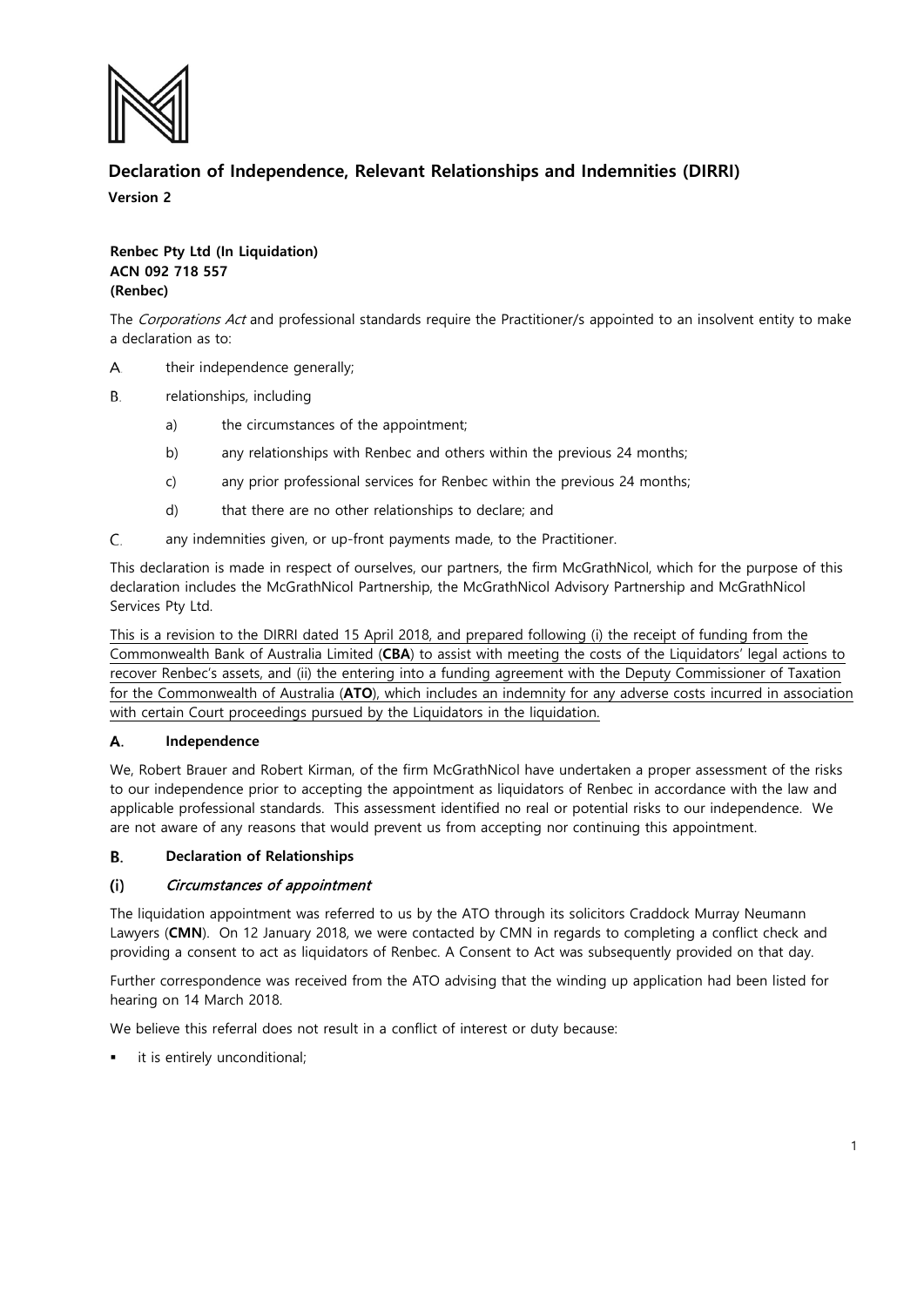

- the ATO and CMN refers insolvency engagements to McGrathNicol from time to time, but each referral in relation to a particular entity is conducted on an entirely separate basis and is commenced only after full regard is given to potential conflicts of interest in relation to all interested parties;
- no prior engagements have been undertaken by McGrathNicol in relation to Renbec; and
- the limited dealings with the CMN and in relation to consenting to act as liquidator of Renbec does not impact on our independence as it does not result in any duty owed to that creditor that would conflict with our duties as liquidators.

### Relevant Relationships (excluding professional services to the Insolvent)  $(ii)$

We or a member of our firm, have or have had within the preceding 24 months, a relationship with:

| <b>Name</b> | <b>Relationship with Renbec</b>                                                                                                                                                                                                               | <b>Reasons</b>                                                                                                                                                                                                                                                                                                                                                                                                                                                                                                                                                                    |
|-------------|-----------------------------------------------------------------------------------------------------------------------------------------------------------------------------------------------------------------------------------------------|-----------------------------------------------------------------------------------------------------------------------------------------------------------------------------------------------------------------------------------------------------------------------------------------------------------------------------------------------------------------------------------------------------------------------------------------------------------------------------------------------------------------------------------------------------------------------------------|
| <b>CBA</b>  | CBA holds a charge by way of<br>General Security Agreement over<br>substantially the whole of the<br>property of Renbec.<br>McGrathNicol undertakes<br>corporate recovery and advisory<br>work from time to time on<br>instructions from CBA. | Each professional engagement undertaken for CBA<br>in relation to a particular entity or group of entities<br>is conducted on an entirely separate basis which<br>has no bearing on this appointment.<br>These engagements are only commenced after full<br>regard is given to potential conflicts of interest in<br>relation to all interested stakeholders.<br>McGrathNicol has not undertaken an engagement<br>for CBA in respect of Renbec prior to our<br>appointment. Given these factors, our<br>independence in acting as liquidators of Renbec<br>has not been affected. |

For the sake of transparency, we have set out below an explanation about the infomal group of companies that (i) Renbec is a member of and (ii) our current role in other companies in this group.

Renbec is one of a number of corporate entities operating various aspects of a marine services business controlled by Mr Glenn Hawes (generally as sole director) which have been wound up in insolvency or placed into voluntary administration. They are entities which have undertaken various aspects of business operations within the same industry on behalf of the same director and majority owner but do not meet the definition of 'associate' in the Corporations Act.

We have been appointed liquidators to other entities within this group being:

- Seawest International Pty Ltd (In Liquidation) (**Seawest**) on 11 January 2018.
- Villioso Pty Ltd (In Liquidation) (**Villioso**) on 6 February 2018.

We believe that our appointment as liquidators to Seawest, Villioso and Renbec does not result in a conflict of interest or duty for the following reasons:

- neither of the appointments were made by the director, in each instance our appointment was made on an application to the Court by an unsecured creditor; and
- as a consequence, there is no professional or other relevant relationship between Glenn Hawes or us as liquidators, nor any known conflict of interest or duty that would arise as a result of the connection with Renbec by way of any common office holder and shareholder.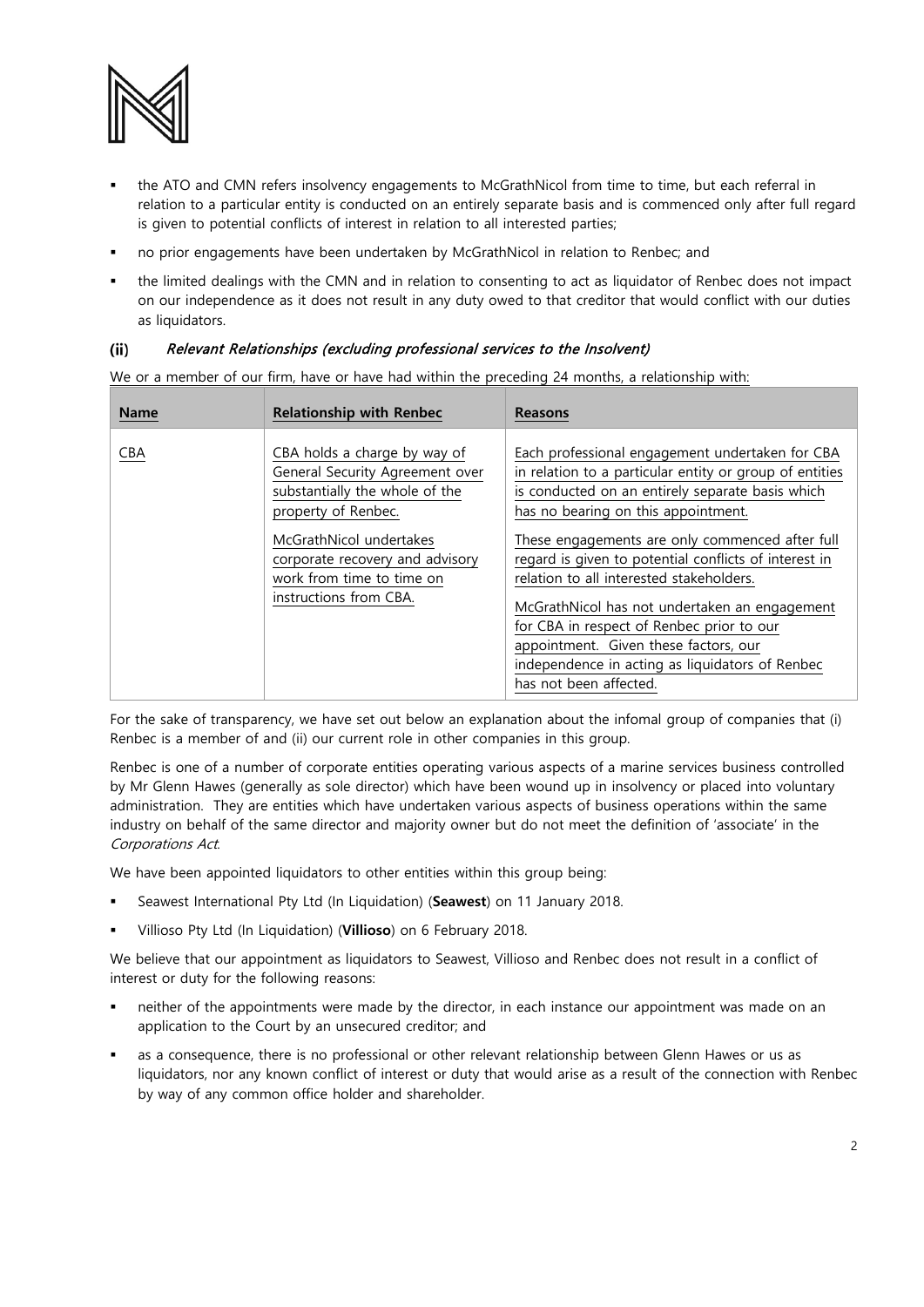

We have addressed the issue of dealings between these group entities where we act as external administrators at section D below. Given these factors, our independence in acting as Liquidators of Renbec has not been affected.

# Prior professional services to the Insolvent  $(iii)$

As at the date of appointment, neither we, nor our firm, have provided any professional services to Renbec, in the previous 24 months.

## (iv) No other relevant relationships to disclose

Prior to our appointment as liquidators of Renbec on 14 March 2018, there were no other known relevant relationships, including personal, business and professional relationships, from the previous 24 months with Renbec, an associate of Renbec, a former insolvency practitioner appointed to Renbec or any person or entity that has security over the whole or substantially the whole of Renbec's property that should be disclosed.

### C. **Indemnities and Up-front Payments**

We have been provided with the following (i) funding by way of what was in effect an upfront payment to further investigations and recovery of company assets, and (ii) indemnity for adverse costs and funding should they be incurred in relation to certain Court proceedings being pursued by the Liquidators.

| <b>Name</b>                                                                                 | <b>Relationship with Renbec</b>                                                                                                                                                                                                               | Nature of funding                                                                                                                                                                                                                                                                                                                                                                                                                                                                                                                                                                                              |
|---------------------------------------------------------------------------------------------|-----------------------------------------------------------------------------------------------------------------------------------------------------------------------------------------------------------------------------------------------|----------------------------------------------------------------------------------------------------------------------------------------------------------------------------------------------------------------------------------------------------------------------------------------------------------------------------------------------------------------------------------------------------------------------------------------------------------------------------------------------------------------------------------------------------------------------------------------------------------------|
| <b>CBA</b>                                                                                  | CBA holds a charge by way of<br>General Security Agreement over<br>substantially the whole of the<br>property of Renbec.<br>McGrathNicol undertakes corporate<br>recovery and advisory work from<br>time to time on instructions from<br>CBA. | CBA agreed to provide funding to the Liquidators of<br>approximately \$50,000 (excluding GST), being funded<br>by net proceeds from the realisation of Company<br>assets, which are subject to CBA's security.<br>There are no conditions on the conduct or the<br>outcome of the Liquidation attached to the provision<br>of the funding. As Renbec in Liquidation is and has<br>been without funds, the funding has been provided<br>to assist with meeting the costs of the Liquidators'<br>legal actions to obtain examination and/or document<br>production orders, with a view to recovering Renbec's    |
| <b>Deputy</b><br><b>Commissioner of</b><br>Taxation for the<br>Commonwealth<br>of Australia | The ATO is a material creditor of<br>Renbec.                                                                                                                                                                                                  | assets.<br>The ATO has agreed to provide an indemnity that<br>may be used to cover any adverse costs that may be<br>incurred and/or associated with certain Court<br>proceedings currently being pursued by the<br>Liquidators for for the benefit of creditors of Renbec<br>and related entities.<br>The ATO has also agreed to provide funding in<br>relation the costs of the Liquidators and their legal<br>advisors pursuing the abovementioned proceedings.<br>There are no conditions on the conduct or the<br>outcome of the liquidation attached to the provision<br>of the indemnity and/or funding. |